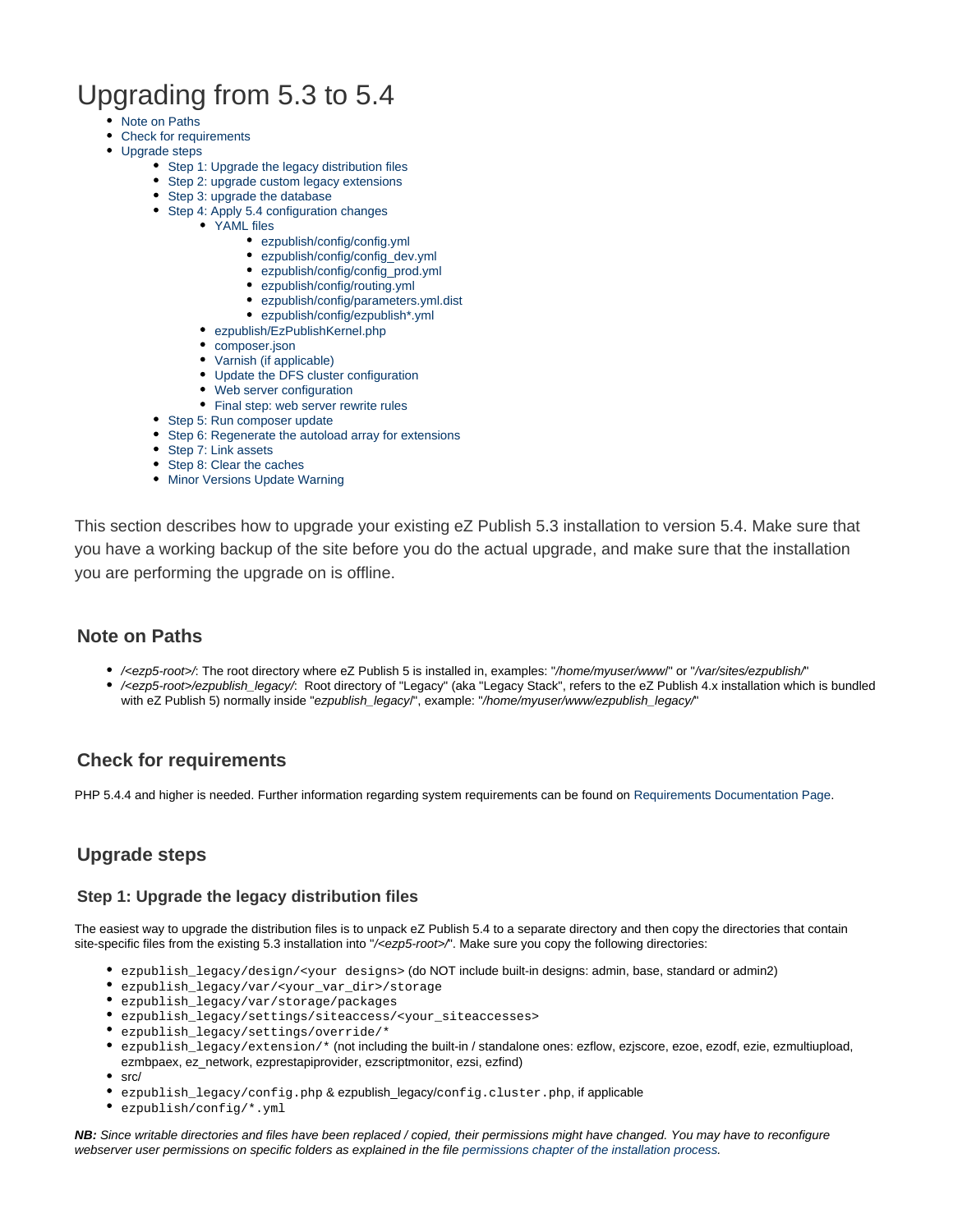## **Step 2: upgrade custom legacy extensions**

If you are using custom extensions, the sub-directories inside the "extension" directory will also have to be copied from the existing 5.3 installation into "/<ezp5-root>/ezpublish\_legacy/extension/". However, make sure that you do not overwrite any extensions that are included in eZ Publish distribution, which currently are (**Note:** In eZ Publish Platform 5.4, extensions have version number 5.3 with exception of ezdemo, ezoe, ezformtoken, ezjscore and ezfind):

Note that upgrading the distribution files will overwrite the autoload arrays for extensions. You will need to re-generate the autoload arrays for active extensions later.

**Important:** If you plan to upgrade your eZ Website Interface, eZ Flow or eZ Demo site package as well, then additional extensions will be updated and the step for re-generate the autoload arrays can be skipped until that is done (links to documentation for upgrading these site packages can be found in the last step of this page).

## <span id="page-1-0"></span>**Step 3: upgrade the database**

This step assumes use of the built in database drivers, mysql (incl mariadb) and PostgreSQL, for other databases supported via extension please use scripts and documentation provided by extension.

Import to your database the changes provided in

/<ezp5-root>/ezpublish\_legacy/update/database/<mysql|postgresql>/5.4/dbupdate-5.3.0-to-5.4.0.sql

If the installation is using the DFS cluster, import the cluster database changes provided in /<ezp5-root>/ezpublish\_legacy/update/database/mysql/5.4/dbupdate-cluster-5.3.0-to-5.4.0.sql

# <span id="page-1-1"></span>**Step 4: Apply 5.4 configuration changes**

#### <span id="page-1-2"></span>**YAML files**

Since default configuration files have been overwritten during step one, the few additions to those files that were made in 5.3 need to be applied manually to the configuration files.

All of those changes are **additions**, none of them replaces what you already have.

For most of them, at least one, if not all hierarchy elements (monolog, handler, framework, router...) will already be there. All you have to do is **ad d the missing bits in the existing configuration block**s.

#### <span id="page-1-3"></span>**ezpublish/config/config.yml**

trusted\_hosts has been changed and session.handler\_id is added to the framework block making Symfony pick what has been configured in PHP instead.

```
framework:
   trusted hosts:
     session:
        handler_id: ~
```
Additionally configuration for swift\_mailer has been added:

```
swiftmailer:
    transport: "%mailer_transport%"
    host: "%mailer_host%"
    username: "%mailer_user%"
    password: "%mailer_password%"
   spool: { type: memory }
```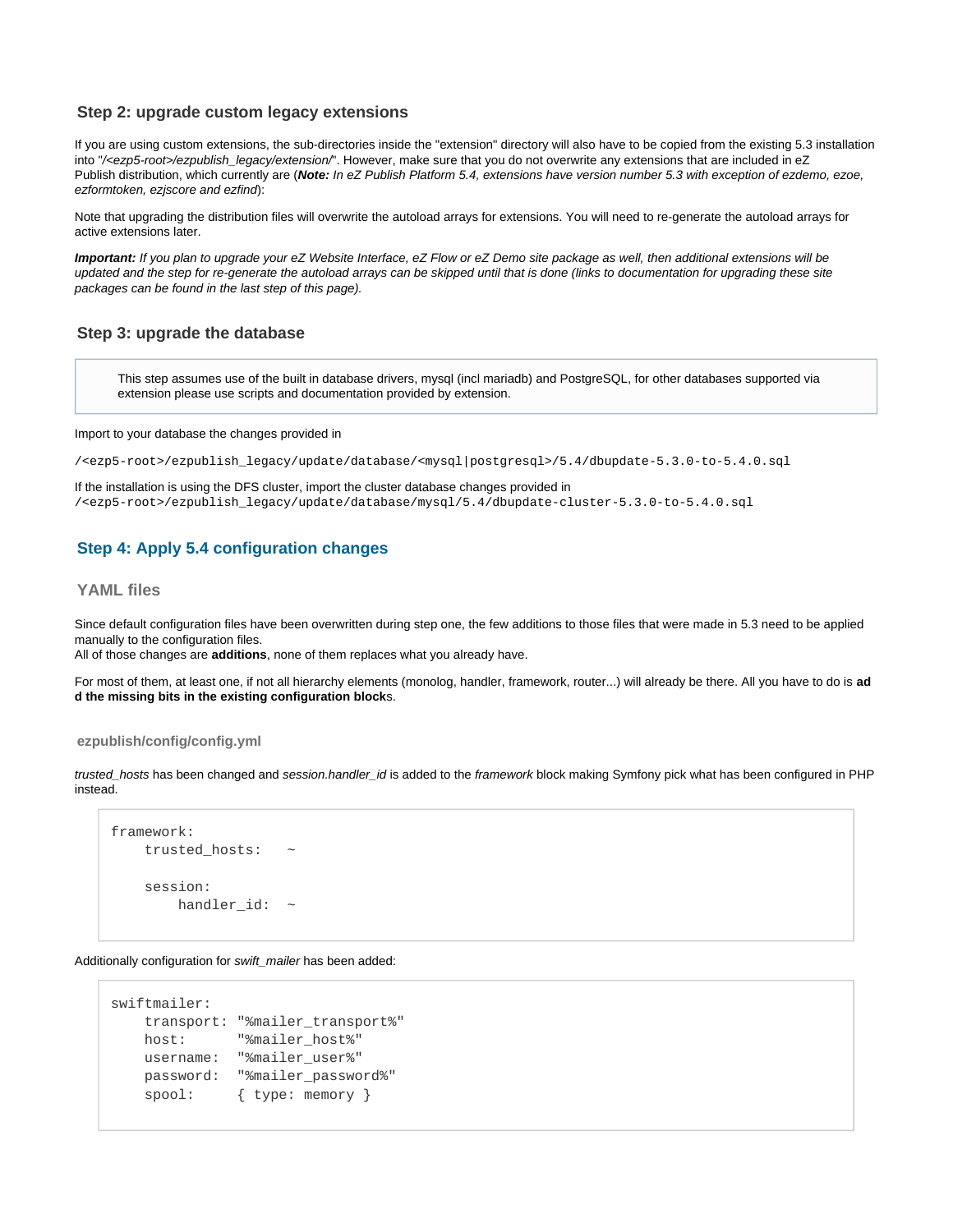#### **ezpublish/config/config\_dev.yml**

#### In framework, set router.strict\_requirements to true.

```
framework:
    router:
        resource: "%kernel.root_dir%/config/routing_dev.yml"
         strict_requirements: true
```
#### <span id="page-2-0"></span>**ezpublish/config/config\_prod.yml**

Remove framework.router.strict\_requirements completely.

#### <span id="page-2-1"></span>**ezpublish/config/routing.yml**

#### Add the liip imagine routes to the file:

```
_liip_imagine:
  resource: "@LiipImagineBundle/Resources/config/routing.xml"
```
#### <span id="page-2-2"></span>**ezpublish/config/parameters.yml.dist**

If you have added anything to parameters.yml, we suggest that you add your custom settings to paramete rs.yml.dist, so that the composer post-update script handles those, and generates their values correctly.

ezpublish\_legacy.default.view\_default\_layout can be removed from this file, and the following added:

```
parameters:
    mailer_transport: smtp
    mailer_host: 127.0.0.1
    mailer_user: ~
    mailer_password: ~
```
composer will ask for your own values when you run composer update.

#### <span id="page-2-3"></span>**ezpublish/config/ezpublish\*.yml**

In all ezpublish.yml files (prod, dev, etc), replace the "**handlers**" key in stash.caches.\* with "**drivers**".

```
stash:
      caches:
           default:
              drivers:
```
## <span id="page-2-4"></span>**ezpublish/EzPublishKernel.php**

It is not possible to just copy your old EzPublishKernel. php file over from the previous installation, since quite a few changes were made to this file in this release. We suggest that you simply update the new kernel file with any changes you made in the previous version.

<span id="page-2-5"></span>New bundles in this version are EzPublishIOBundle, FOSHttpCacheBundle, LiipImagineBundle, WhiteOctoberBreadcrumbsBundle, KnpMenuBun dle, OneupFlysystemBundle and SensioFrameworkExtraBundle.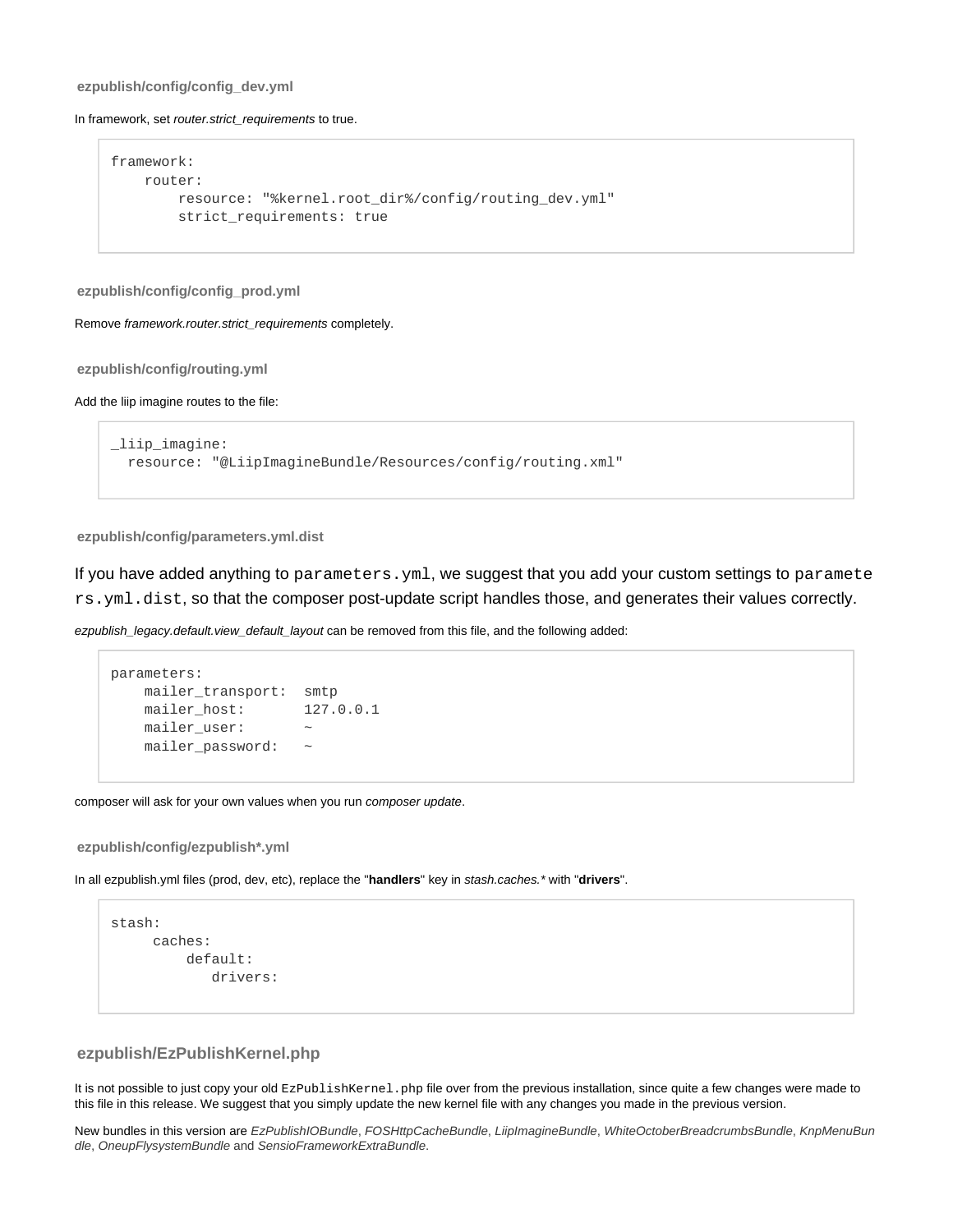#### **composer.json**

If you had modified composer. json to add your own requirements, you must re-apply those changes to the new version.

Note: Besides requirements changes there are also changes to other parts of composer.json, including improvements also found in [5.3.3](https://doc.ez.no/display/EZP/5.3.3+Release+Notes) and [5.3.](https://doc.ez.no/display/EZP/5.3.4+Release+Notes) [4](https://doc.ez.no/display/EZP/5.3.4+Release+Notes).

#### <span id="page-3-0"></span>**Varnish (if applicable)**

The recommended varnish (3 and 4) VCL configuration can now be found in the doc/varnish folder. See also the [Using Varnish](https://doc.ez.no/display/EZP/Using+Varnish) page.

#### <span id="page-3-1"></span>**Update the DFS cluster configuration**

If your legacy installation uses DFS clustering, you need to [create the new stack configuration for it.](https://doc.ez.no/display/EZP/Upgrading+DFS+cluster+to+5.4)

#### <span id="page-3-2"></span>**Web server configuration**

The officially recommended virtual configuration is now shipped in the doc folder, for both apache2 (doc/apache2) and nginx (doc/nginx). Bot h are built to be easy to understand and use, but aren't meant as drop-in replacements for your existing configuration.

One notable change is that Set EnvIf is now used to dynamically change rewrite rules depending on the Symfony environment. It is currently used for the assetic production rewrite rules.

Read more on the [Web servers](https://doc.ez.no/display/EZP/Web+servers) page.

#### <span id="page-3-3"></span>**Final step: web server rewrite rules**

This is reflected in the apache2 and nginx configuration files that are shipped in the doc folder. The main change from legacy is that requests for images can now be rewritten to web/index.php instead of ezpublish\_legacy/index\_cluster.php.

#### <span id="page-3-4"></span>**Step 5: Run composer update**

Run composer update --no-dev --prefer-dist to get the latest eZ Publish dependencies.

At the end of the process, you will be asked for values for the parameters previously added to parameters.yml.dist.

#### <span id="page-3-5"></span>**Step 6: Regenerate the autoload array for extensions**

To regenerate the autoload array, execute the following script from the root of your eZ Publish Legacy directory:

```
cd ezpublish_legacy
php bin/php/ezpgenerateautoloads.php --extension
```
#### <span id="page-3-6"></span>**Step 7: Link assets**

Assets from the various bundles need to be made available for the webserver through the web/ document root.

The following commands will first symlink eZ Publish 5 assets in "Bundles" and the second will symlink assets (design files like images, scripts and css, and files in var folder) from eZ Publish Legacy:

```
php ezpublish/console assets:install --symlink
php ezpublish/console ezpublish:legacy:assets_install --symlink
php ezpublish/console assetic:dump --env=prod
```